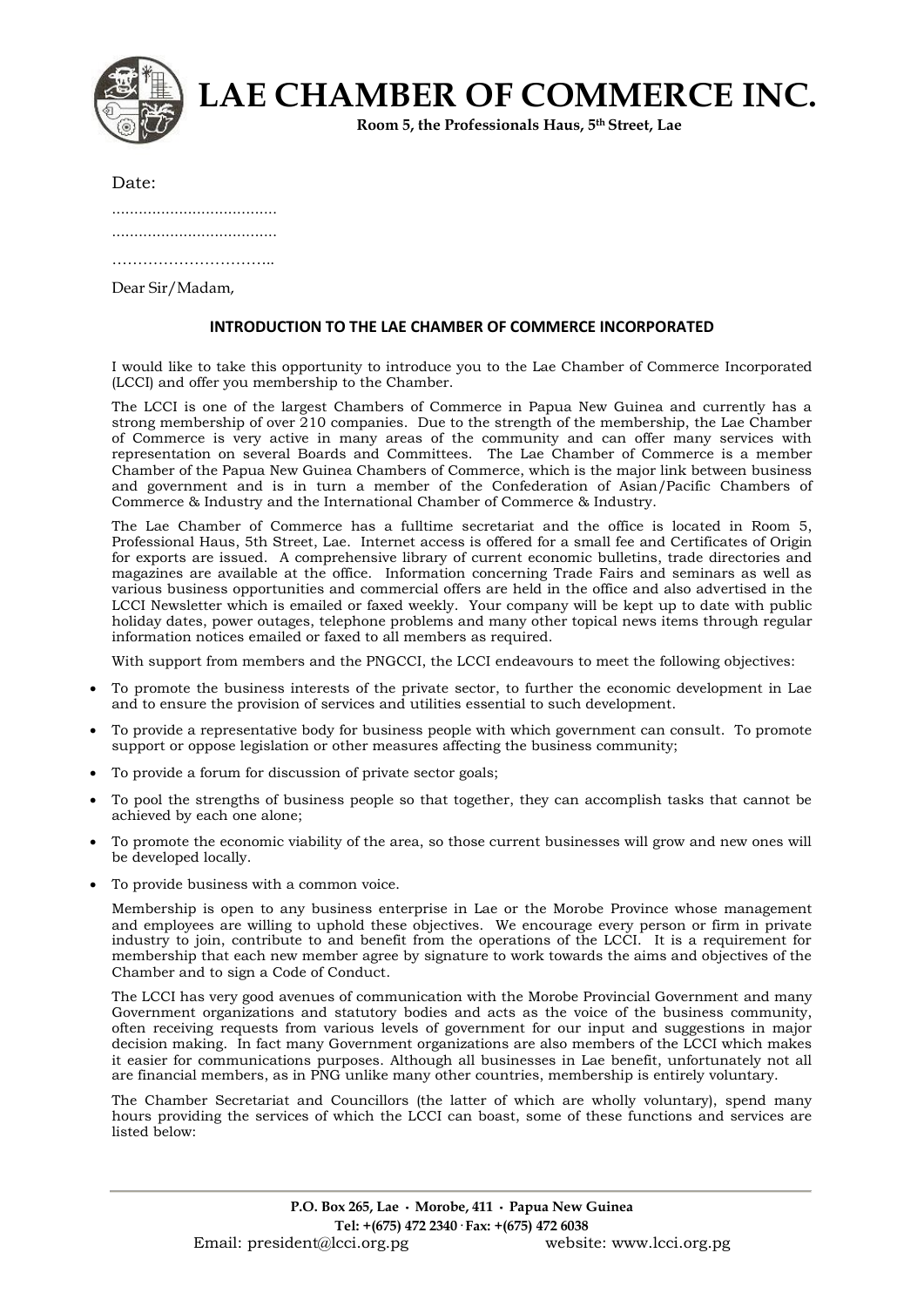The PNG Government Departments refer in the first instance to the PNGCCI for advice and comment on matters affecting private enterprise. The PNGCCI then requests the advice from one of the 16 Provincial Chambers, in particular the LCCI.

The PNGCCI and Provincial Chambers supply private sector delegates to many consultative councils, committees and working groups such as National Standards Council, Labour Advisory Council, Apprenticeship Board, Port Advisory Committee, National Tripartite Consultative Council, Board of Secretarial Studies, Investment Promotion Authority, National Roads Authority and many others.

The LCCI hosts several Breakfast/Luncheon meetings each year and aim to invite a guest speaker who will provide information and answer questions, which are topical at that point in time. All member companies and their staff are invited and encouraged to attend these meetings. Councillors of the LCCI meet on the second Monday of each month to discuss immediate issues and concerns.

If you would like more information regarding the functions and effectiveness of the Lae Chamber of Commerce Incorporated, it is recommended you speak with any of the current Councillors who are as follows:

President John Byrne Tokstret Consultancy<br>
Snr. Vice-President Nigel Merrick Warner Shand Lawye Immediate Past President Philip Franklin Dalfar Consultants Councillors Nellie McLay MBC Consultancy

Hane Garo Air Niugini Jason Gittings ANZ Bank Wayne Uechtritz Capex Solution<br>Steven McNeilly NCI Packaging Steven McNeilly

Warner Shand Lawyers Jnr. Vice-President Robert Howden Express Freight Management Hon. Treasurer John Bellinger Guard Dog Security Services Danny Kepi Regional Engineering Bernard Kavanamur Harmony Gold (PNG) ANL Agencies (PNG) Ltd Namon Mawason Morobe Coast Shipping Dulux Group Jane Kenni Soroptimist International Lae Sir Bob Sinclair Lae Builders & Construction

Membership subscription rates vary depending on the size of the Member Company. For the twelvemonth period 1st January 2022 – 31st December 2022 rates are as follows:

| Membership<br>Classificatio | <b>DETAILS</b>                                                                                                                                         | Annual<br>Subscription | 10% GST | <b>Total</b> |
|-----------------------------|--------------------------------------------------------------------------------------------------------------------------------------------------------|------------------------|---------|--------------|
| n                           |                                                                                                                                                        | (Kina)                 | (Kina)  | (Kina)       |
| CLASS A                     | Companies with <b>Head Office in Lae/Morobe</b> with branches<br>in other towns or Provinces                                                           | 4,500.00               | 450.00  | 4,950.00     |
| CLASS B                     | Large Companies: Lae/Morobe operations - 50 employees or<br>more                                                                                       | 2.500.00               | 250.00  | 2,750.00     |
| CLASS C                     | Small Companies, Lae/Morobe operations only with 11-49<br>employees                                                                                    | 1,400.00               | 140.00  | 1,540.00     |
| <b>CLASS</b><br>- D         | -Small Companies, Lae/Morobe operations only with 2-10<br>employees<br>-Small overseas based companies that service industry in<br>Lae/Morobe Province | 850.00                 | 85.00   | 935.00       |
| <b>CLASS</b><br>E           | Individual Membership                                                                                                                                  | 500.00                 | 50.00   | 550.00       |

Membership fees will be charged on a pro-rata basis. We trust that this information will assist with your decision to subscribe to the Lae Chamber of Commerce and look forward to working closely with yourself and your company.

Yours sincerely

# **John Byrne**

President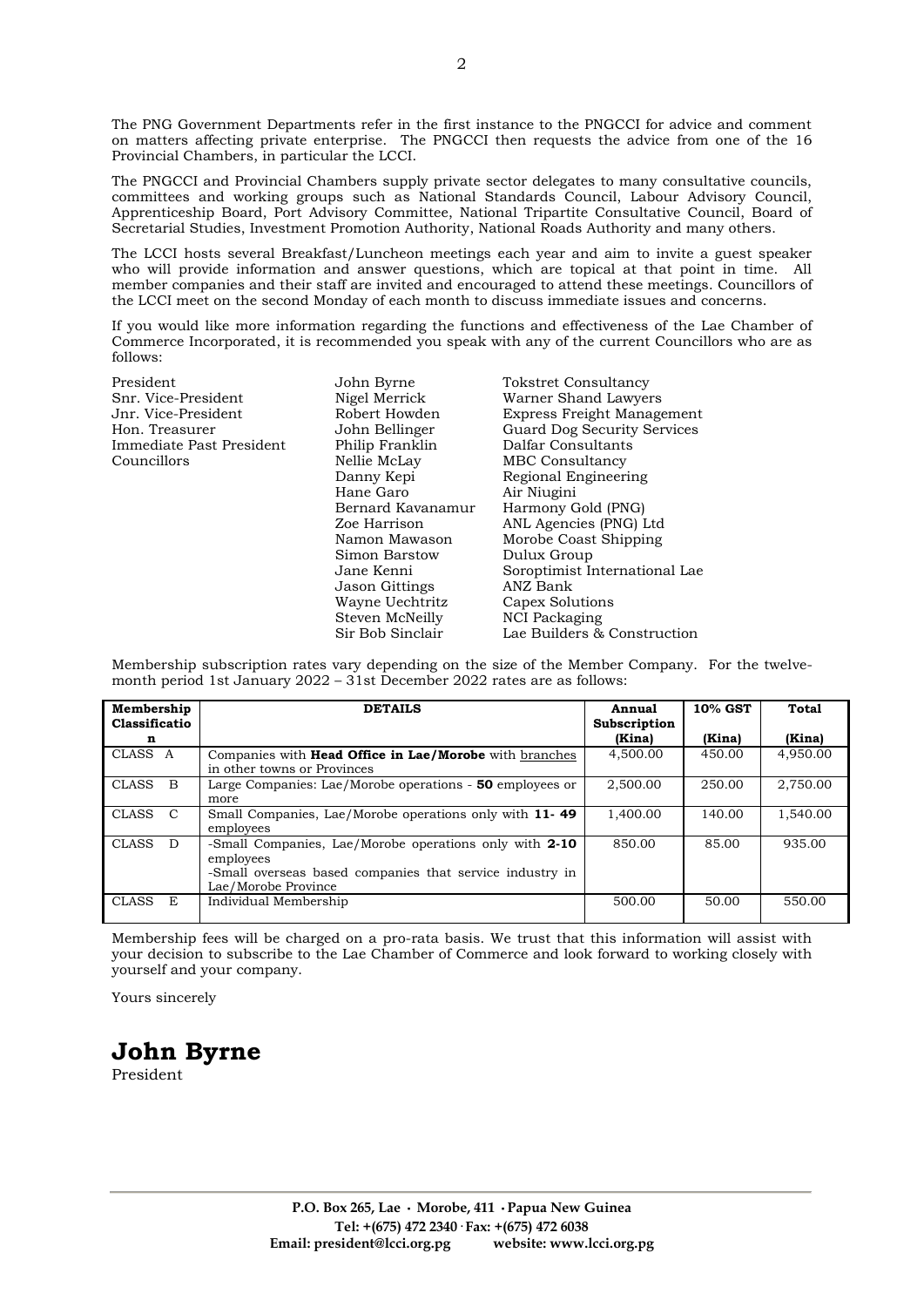## **APPLICATION FORM FOR MEMBERSHIP TO THE LAE CHAMBER OF COMMERCE INC– 2022**

To apply for membership of the LAE CHAMBER OF COMERCE INCORPORATED please fill in the below form in entirety and return with a copy of your company REGISTRATION CERTIFICATE and PAYMENT (cheque or direct deposit) for the APPROPRIATE MEMBERSHIP CLASS made payable to the: *LAE CHAMBER OF COMMERCE INC.*

| <b>Company Details</b>                                                                            |                                    |                   |       |              |  |
|---------------------------------------------------------------------------------------------------|------------------------------------|-------------------|-------|--------------|--|
|                                                                                                   |                                    |                   |       |              |  |
|                                                                                                   |                                    |                   |       |              |  |
|                                                                                                   |                                    |                   |       |              |  |
|                                                                                                   |                                    |                   |       |              |  |
|                                                                                                   |                                    |                   |       |              |  |
|                                                                                                   |                                    |                   |       |              |  |
|                                                                                                   |                                    |                   |       |              |  |
|                                                                                                   |                                    |                   |       |              |  |
|                                                                                                   | Name of Designated Representative: |                   |       |              |  |
|                                                                                                   |                                    |                   |       |              |  |
|                                                                                                   | name                               | position          | email | phone/mobile |  |
| Please list up to 5 additional Representatives for our LCCI Newsletter (include email and phone): |                                    |                   |       |              |  |
| 1.                                                                                                |                                    |                   |       |              |  |
| 2.                                                                                                | name                               | position          | email | phone/mobile |  |
|                                                                                                   | name                               | position          | email | phone/mobile |  |
| 3.                                                                                                | name                               | position<br>email |       | phone/mobile |  |
| 4.                                                                                                |                                    |                   |       |              |  |
| 5.                                                                                                | name                               | position          | email | phone/mobile |  |
|                                                                                                   | name                               | position          | email | phone/mobile |  |

| Membership       |                        |                        |                        |         |         |
|------------------|------------------------|------------------------|------------------------|---------|---------|
| <i>Category:</i> | K <sub>4</sub> ,950.00 | K <sub>2</sub> .750.00 | K <sub>1</sub> ,540,00 | K935.00 | K550.00 |
| Total Annual Fee |                        |                        |                        |         |         |

Please circle the appropriate membership category, as per schedule in attached letter

*Membership is based on head office location and employee numbers. Please use the accompanying letter as a guide or contact the LCCI for clarification.*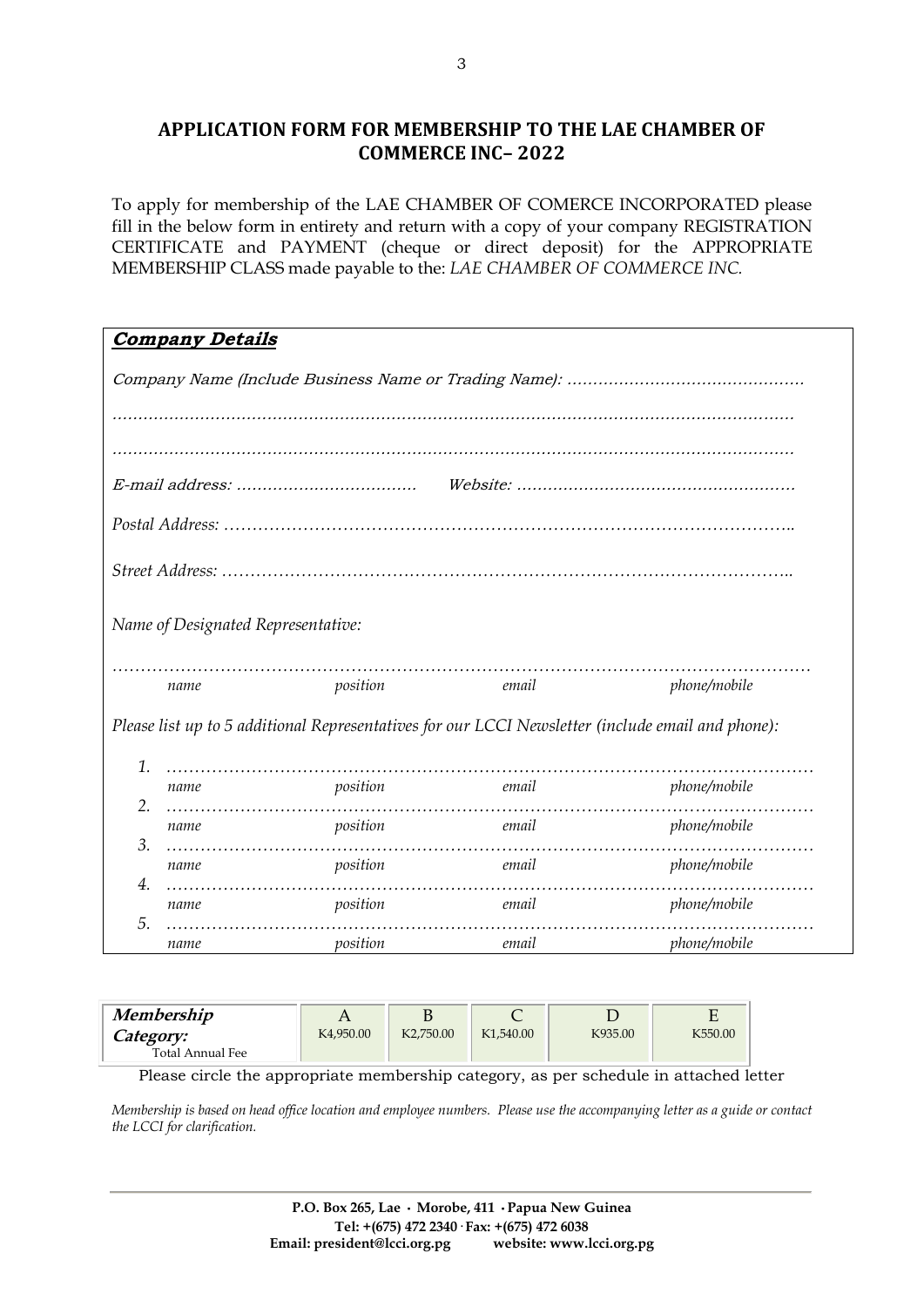| <b>Further Information</b>           |                     |
|--------------------------------------|---------------------|
| Head Office Location:                | Number of permanent |
|                                      |                     |
|                                      | Number of Employees |
|                                      | Number of Employees |
|                                      | Number of Employees |
|                                      | Number of Employees |
| Include on separate Page if no space |                     |

**Company's activities** *(please place in order of* 

*importance)*:………………………………………………………………………………………………………

........................

#### **Lae Chamber of Commerce - Banking Details**

…………………………………………………………………................................................................................

Name: Lae Chamber of Commerce & Industry Bank: Bank South Pacific Account No: 1000178134 BSB No: 088-303 Swift Code: BOSPPGPM Branch: Lae Top Town – Commercial

\*Membership Fees can be paid to the provided account details. \*Please make cheques payable to the: - Lae Chamber of Commerce Inc.

We agree to subscribe to the LCCI and will support the aims and objectives of the Chamber.

| Signed:  |  | Date:  /  / 2022 |
|----------|--|------------------|
| Witness: |  | Date:  /  / 2022 |

We have also read the attached LCCI Code of Conduct and have signed on behalf of my company.

### **Office Use Only**

The application was presented to the LCCI Councillors Meeting on .../…./2022

The application was: Approved Not Approved